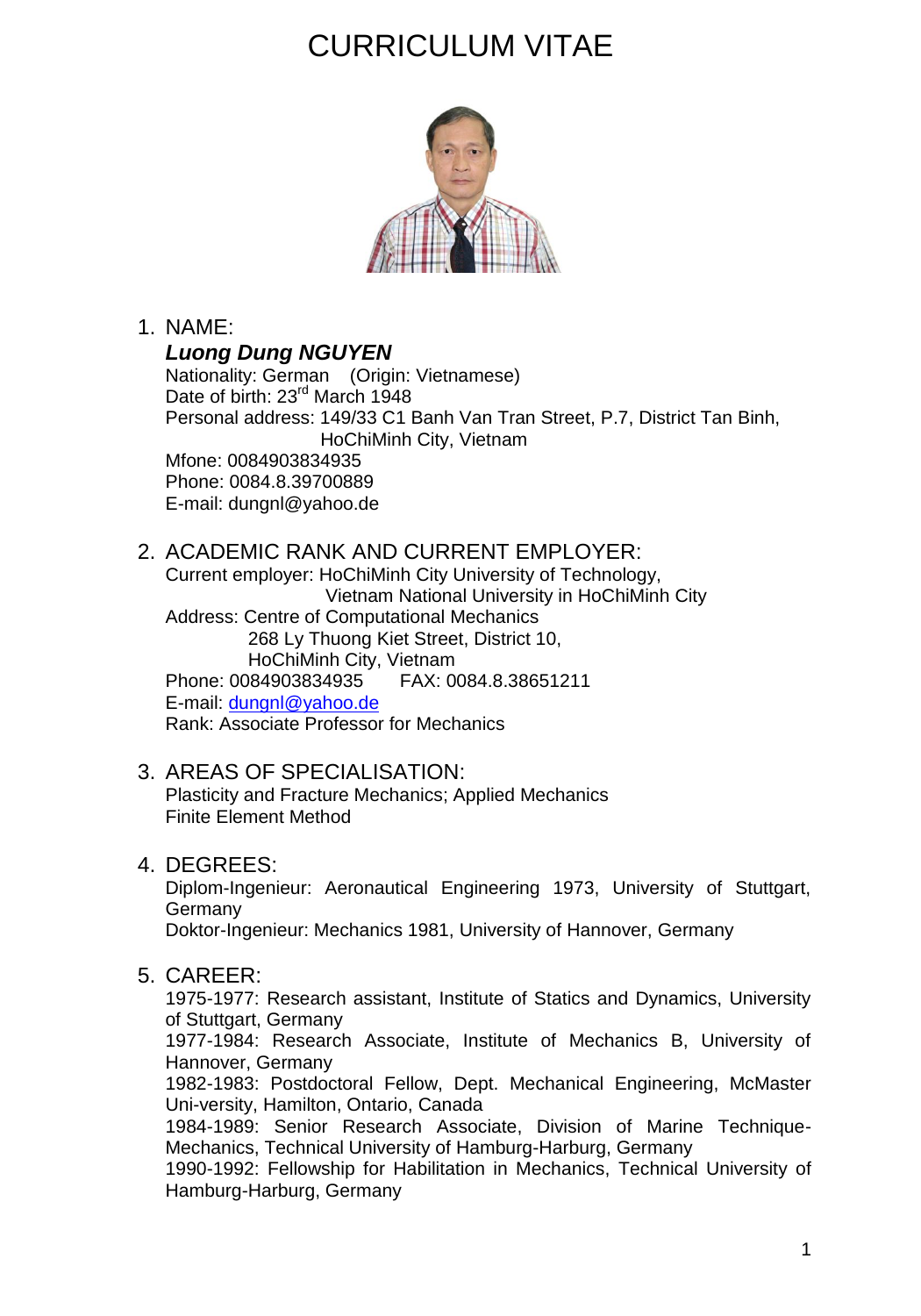1989-1990 and 1992-1997: Visiting Professor for Mechanics by order of German Academic Exchange Service (DAAD), HoChiMinh City University of Technology, Vietnam

1992-2003: Head of Centre of Computational Mechanics, HoChiMinh City Univer-sity of Technology, Vietnam

Since 2002: Associate Professor for Mechanics, Dept. Applied Sciences, HoChiMinh City University of Technology, Vietnam

2004-2008: Secretary of Scientific-Technological Board, Saigon High-Tech Park, HoChiMinh City, Vietnam

- 6. PRINCIPAL RESEARCH PROJECTS:
	- Simulation of Metal Forming Processes with Finite Element Method
	- Analysis of Void Growth and Ductile Fracture in Plastically Deformed **Materials**
	- Analysis of Aircraft Structures

#### 7. OTHER RELATED EXPERIENCE & ACTIVITIES:

- Member of GAMM (Gesellschaft fuer Angewandte Mathematik und Mechanik)
- Honored Member of VDI (German Society for Engineers)
- Member of New York Academy of Sciences
- Member of Vietnam Association of Mechanics
- General Secretary of Overseas Vietnamese Club for Science and Technology in HCM-City since 2006
- 8. SELECTED MOST IMPORTANT PUBLICATIONS (from ca. 100 papers and lectures):
	- 1. N.L. Dung: Ein Beitrag zur Berechnung instationaerer starr-plastischer Formaenderungen mit einer Finite-Element-Methode, Fortschr.-Ber. VDI Reihe 2 Nr. 46, VDI-Verlag, Duesseldorf, 1981
	- 2. N.L. Dung, O. Mahrenholtz and C. Westerling: Finite Element Modeling of Precise Forming Processes. Technical Paper No. 8305-008, Conf. on "Application of the Numerical Methods to Manufacturing Processes", ASM Metals Congress, Philadelphia, USA, 1983
	- 3. N.L. Dung: Ein Beitrag zur Untersuchung der Rissentstehung in der Kaltmassivumformung metallischer Werkstoffe, Fortschr.-Ber. VDI Reihe 2 Nr. 175, VDI-Verlag, Duesseldorf, 1989
	- 4. N.L. Dung, J. Rammelkamp and O. Mahrenholtz: Erarbeitung von Prozessoren zur Netzgenerierung in der Umformtechnik, VDI Forschungsheft 659 Band 56, 1990
	- 5. N.L. Dung: Plasticity Theory of Ductile Fracture by Void Growth and Coalescence, VDI-Forsch. Ing.-Wes. 58, 1992, pp. 135-140
	- 6. N.L. Dung: Models for Void Growth and Ductile Fracture, Proc. of the 7<sup>th</sup> International Conf. on Technology of Plasticity, Yokohama, Japan, 2002, Vol. 2, pp. 1603-1608
	- 7. N.L. Dung: Finite Element Method in Mechanics, Vietnam National University in HoChiMinh City, 2003 (in vietnamese)
- 9. THESIS SUPERVISION:
	- Phan Dinh Huan, Ph.D.-Thesis, 1999, HoChiMinh City University of Technology as principal supervisor (Dr. Huan is since 2005 Assoc. Professor and Head of Center for Machine Maintenance at HCM City Univ. of Techn.)